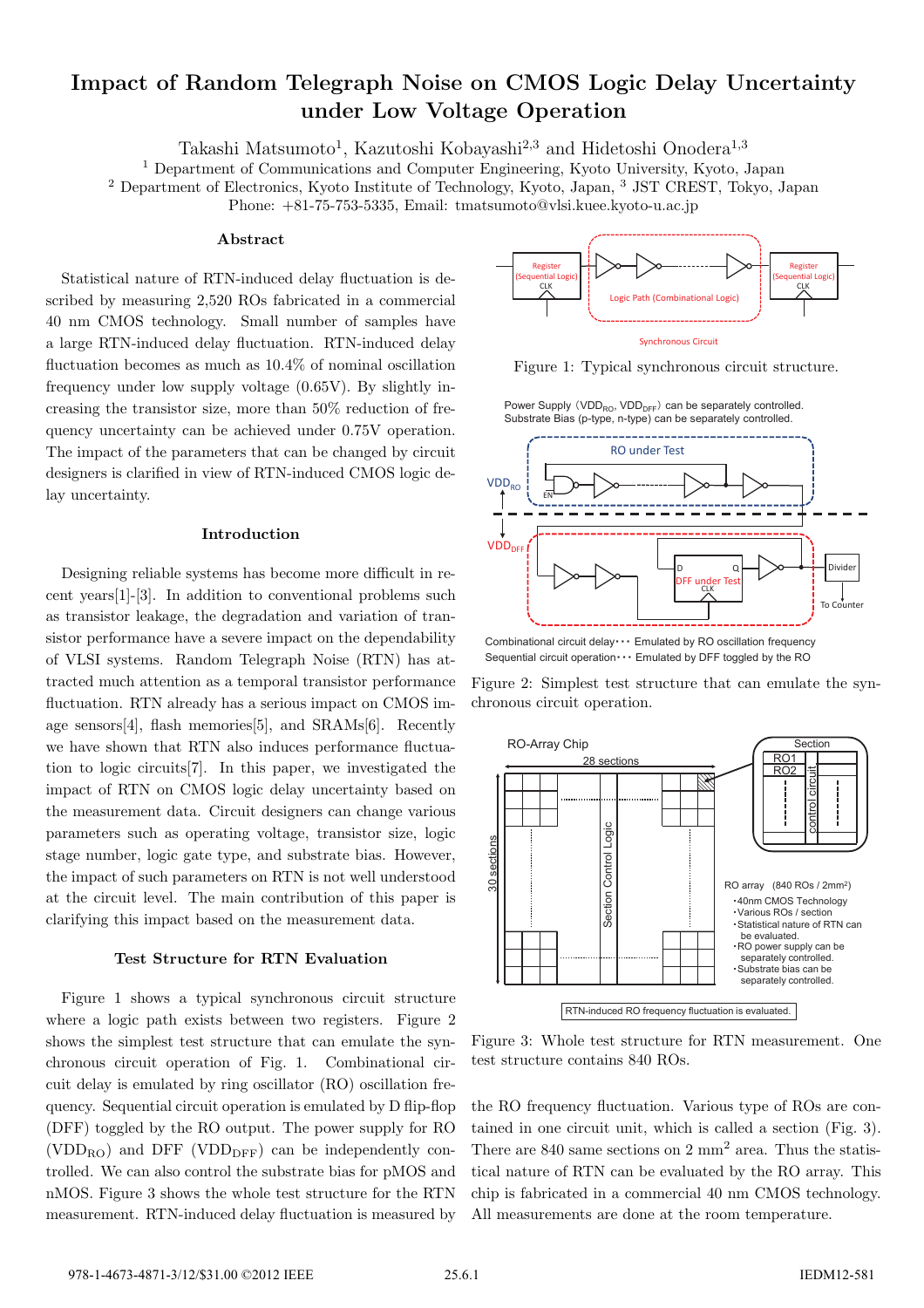

Figure 4: Measurement result of RTN-induced RO frequency fluctuation. (a)  $\Delta F/F_{\text{max}} = 10.4\%$  (b)  $\Delta F/F_{\text{max}} = 0.6\%.$ 



Figure 5: Measurement results that shows 2-state fluctuation.



Figure 6: PSD of Fig. 5



Figure 7: Time constant distribution of Fig. 5

## **Measurement Results of Logic Delay Fluctuation**

Figure 4 (a) shows the measurement result of the oscillation frequency of a 7-stage RO for about 80 s at  $VDD_{\text{RO}}=0.65V$ . The size of the inverter is smallest in this technology. The



Figure 8: Estimation of discrete states by EM algorithm for a 2-state case.



Figure 9: Estimation of discrete states by EM algorithm for a complex case.



Figure 10: Histogram of measured  $\Delta F/F_{\text{max}}$ .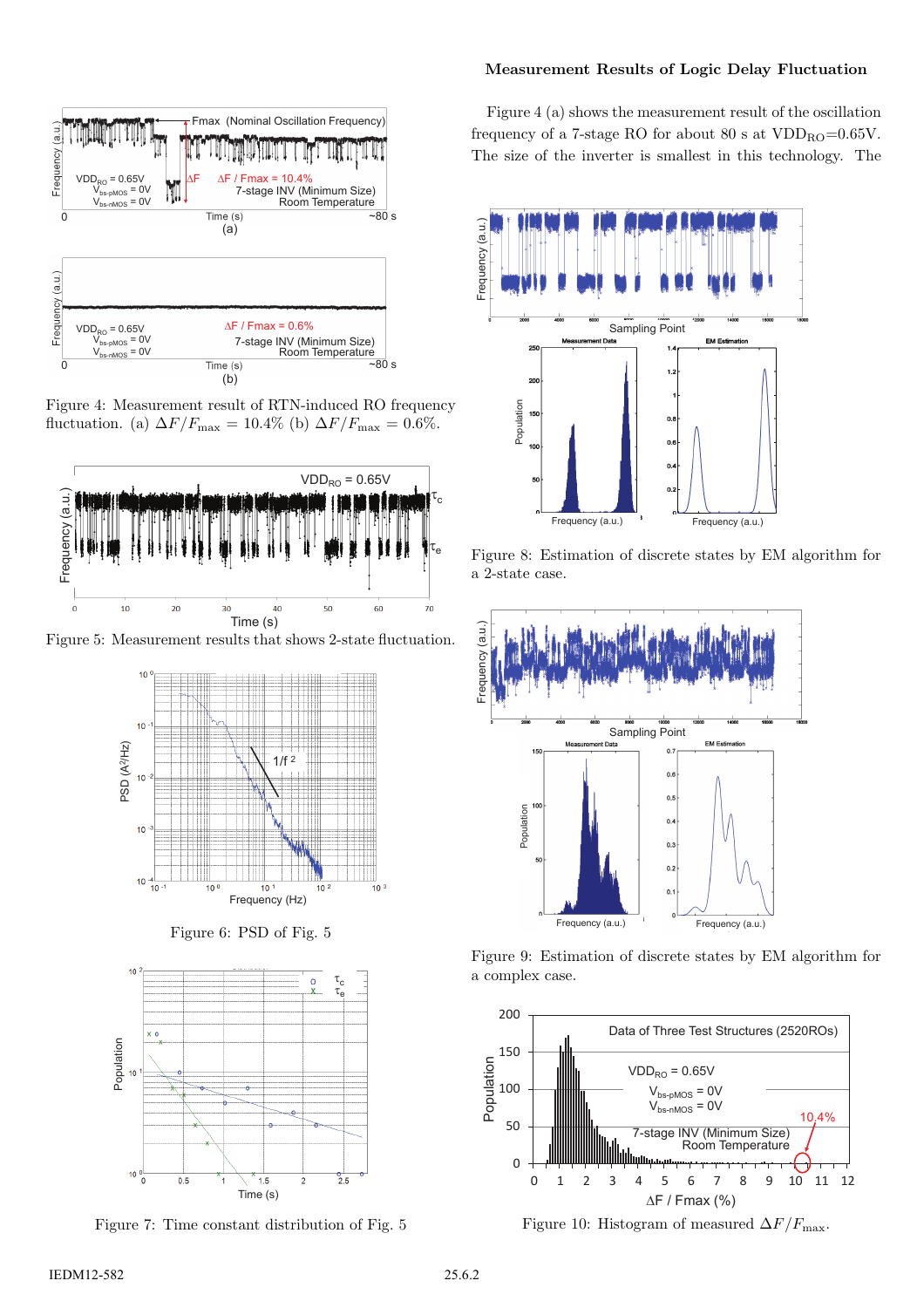body bias for pMOS (Vbs*−*pMOS) and nMOS (Vbs*−*nMOS) are set to 0V. Measurement results show the large step-like frequency fluctuation. Here,  $F_{\text{max}}$  is defined as the maximum oscillation frequency and  $\Delta F$  is defined as the maximum frequency fluctuation as shown in Fig. 4 (a).  $\Delta F/F_{\rm max}$  is a good measure for the impact of RTN-induced frequency fluctuation. It is 10.4  $\%$  for Fig. 4 (a). However, significant fluctuation is not observed for the case of Fig. 4 (b). Large fluctuation such as Fig. 4 (a) is a rare case that reflects the RTN nature. Figure 5 shows a typical measurement data at  $VDD_{\text{RO}}=0.65V$  where a large 2-state fluctuation is observed. Time constants  $\tau_c$  and  $\tau_e$  are defined as the time that the RO stays at high-frequency state and low-frequency state respectively. The power spectrum density (PSD) of Fig. 5 is obtained by quantizing the measurement data of Fig. 5 into the 2-state waveform. Lorentzian power spectrum is observed (Fig. 6). Figure 7 shows time constant  $(\tau_c, \tau_e)$  distributions of Fig. 5. It is found that both distributions for  $\tau_c$  and  $\tau_e$  follow exponential distribution ( $e^{-t/\tau}$ ). Lorentzian PSD and  $e^{-t/\tau}$ distribution are observed for the case of a transistor where a single defect causes RTN fluctuation. This indicates that RTN fluctuation of Fig. 5 is caused by a single defect in a specific transistor in the 7-stage RO. Figure 8 and 9 show the automatic discrete state estimation by the EM (Expectation Maximization) algorithm[8]. Figure 8 shows 2-state fluctuation. There are two peaks in the histogram. It is assumed to be composed of two normal distributions. Average values of two normal distributions are identified with discrete two states of RO oscillation by the EM algorithm. Figure 9 shows the complex fluctuation. The EM algorithm works well in such a complex case. It is possible to estimate discrete states of measurement data automatically by the EM method. Figure 10 shows the histogram of measured  $\Delta F/F_{\text{max}}$  for the whole test structure of Fig. 3 over three chips (2,520 ROs). It is found that the small number of samples have a large RTNinduced fluctuation and a long tail exists for larger  $\Delta F/F_{\text{max}}$ .

#### **Impact of RTN on Delay Uncertainty**

Figure 11 shows the cumulative distribution function (CDF) of  $\Delta F/F_{\text{max}}$  for various VDD<sub>RO</sub>. The impact of RTNinduced delay fluctuation increases rapidly under low voltage operation. Figure 12 shows CDF of  $\Delta F/F_{\rm max}$  for two transistor sizes. The ratio of nMOS gate area  $(W \times L)$  of the minimum size inverter (INV) to the standard size INV is 0.30. The ratio of pMOS gate area of minimum INV to the standard INV is 0.21. Increasing the gate area slightly is very effective to suppress the delay uncertainty. More than 50% reduction of  $\Delta F/F_{\text{max}}$  can be achieved under 0.75V operation. Figure 13 shows the CDF of  $\Delta F/F_{\rm max}$  for various logic stage numbers. As the stage number decreases, the impact of RTN becomes larger. Figure 14 shows the CDF of  $\Delta F/F_{\rm max}$ for various logic types of 19-stage ROs. The impact of RTN is most pronounced for the inverter case. Figure 15 shows



Figure 11: CDF of  $\Delta F/F_{max}$  for various VDD<sub>RO</sub>.



Figure 12: CDF of  $\Delta F/F_{max}$  for two transistor sizes.



Figure 13: CDF of  $\Delta F/F_{max}$  for various logic stage numbers.



Figure 14: CDF of  $\Delta F/F_{max}$  for various logic types.